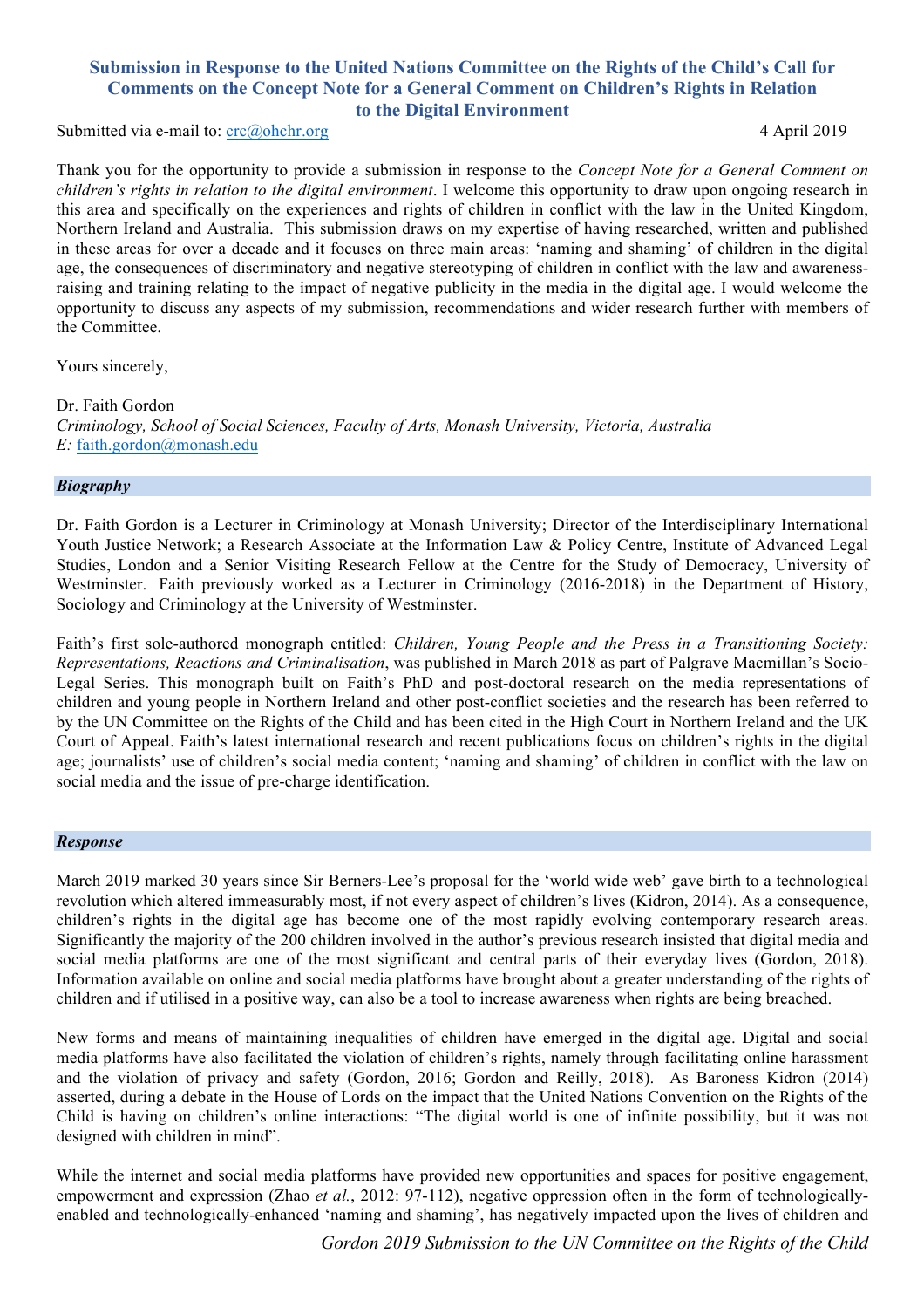young people. This focus has been omitted from previous studies in the field of children's rights, with much of the current discussion and existing literature focusing on the risks (Livingstone *et al.*, 2012), challenges and benefits of the digital age for the rights and well-being of children and young people (Walrave, 2016). What is acutely missing is a focus on the most marginalised children, in particular those 'in conflict with the law' and how social media is utilised to 'name and shame', ostracise, punish and criminalise in the digital age (Gordon, 2019, forthcoming).

It is also inevitable that a digitally connected society brings with it many challenges for the legal system, criminal processes and for wider society (see Hart, 2014; Gordon, 2018). The courts and the media are said to be typically unaware of the effects of their actions on children and in the absence of a qualitative long-term evidence-base, the courts are currently in many ways blindly attempting to balance the principles of 'open justice' against the duty they have to protect children's welfare.

## **'Naming and Shaming' of Children in the Digital Age**

In the digital age, mainstream media rely on social media platforms to generate the subject/content of news items, to promote news items and to provide a space for their news coverage to be shared, liked, discussed and debated. As qualitative content analysis of media coverage and interviews with professionals have confirmed, journalists regularly use imagery and comments they have accessed from children's social media accounts (Gordon, 2016). This raises several ethical questions, one being – who should have access to these images and what are the children's rights to them?

The research findings have clearly demonstrated the significance of negative media representations on targeting children and young people, and their manifestation in punishment attacks, beatings and exiling (Gordon, 2018). 'Naming and shaming' can encourage or stir up further anger, resentment and retaliation in communities. This can place children and young people, who are already vulnerable, at further risk. NGOs such as *Include Youth* describe it as positioning 'some of the most vulnerable children in our society directly in the firing line' (cited in Gordon, 2018). The ongoing debates in the UK relating to proposals for social media companies such as Facebook to have a 'duty of care' towards children and young people, makes a convincing argument and prioritises the protection of children's rights and also processes in relation to seeking redress.

### **Pre-Charge Identification of Children**

Under the 1948 Universal Declaration of Human Rights, each individual is presumed innocent until proven guilty. A large part of protecting this principle is guaranteeing that public opinion is not biased against someone that is about to be tried in the courts. In this situation, minors are particularly vulnerable and need all the protection that can be legally offered. However, research has shone a light on the existence of a loophole in the current framework of legislation in the UK, whereby a minor can be named before being formally charged (Gordon, 2017). Online permanency is another issue the courts have to deal with. Section 44 of the Youth Justice and Criminal Evidence Act 1999 in the UK could offer pre-charge protection for them as minors, but it has never been enacted. The UK government's failure to enact this section of the law is arguably contrary to Article 8 of the European Convention on Human Rights, which is the right to respect for private and family life.

Further, the United Nations Convention on the Rights of the Child (UNCRC) (1989) states that: 'Every child alleged as or accused of having infringed the penal law has at least the following guarantee[s]: To have his or her privacy fully respected at all stages of the proceedings' (Article 16[1] and [2]; Article 40[1]). The UN Standard Minimum Rules for the Administration of Justice (the Beijing Rules) (1985) outline the need for a child's 'right to privacy' to be 'respected at all stages' of the criminal justice process, 'in order to avoid harm being caused … by undue publicity or by the process of labelling' (section 8.1.) and 'no information that may lead to the identification of a juvenile offender shall be published' (section 8.2). In the digital age, such wording needs to be revised and developed to challenge and contest the online permanency of such imagery and publications, if they are breaching a child's right to privacy.

#### *References*

- Fitz-Gibbon, K. and Gordon, F. (2018) One year on from Royal Commission findings on Northern Territory child detention: what has changed?, The Conversation, November 18, 2018
- Gordon, F. (2012) *A Critical Analysis of the Print Media Representation of Children and Young People during Transition from Conflict in Northern Ireland,* Unpublished PhD Thesis, Queen's University Belfast.
- Gordon, F. (2018) *Children, Young People and the Press in a Transitioning Society: Representations, Reactions and Criminalisation*, Palgrave Macmillan, *Socio-Legal Series.*